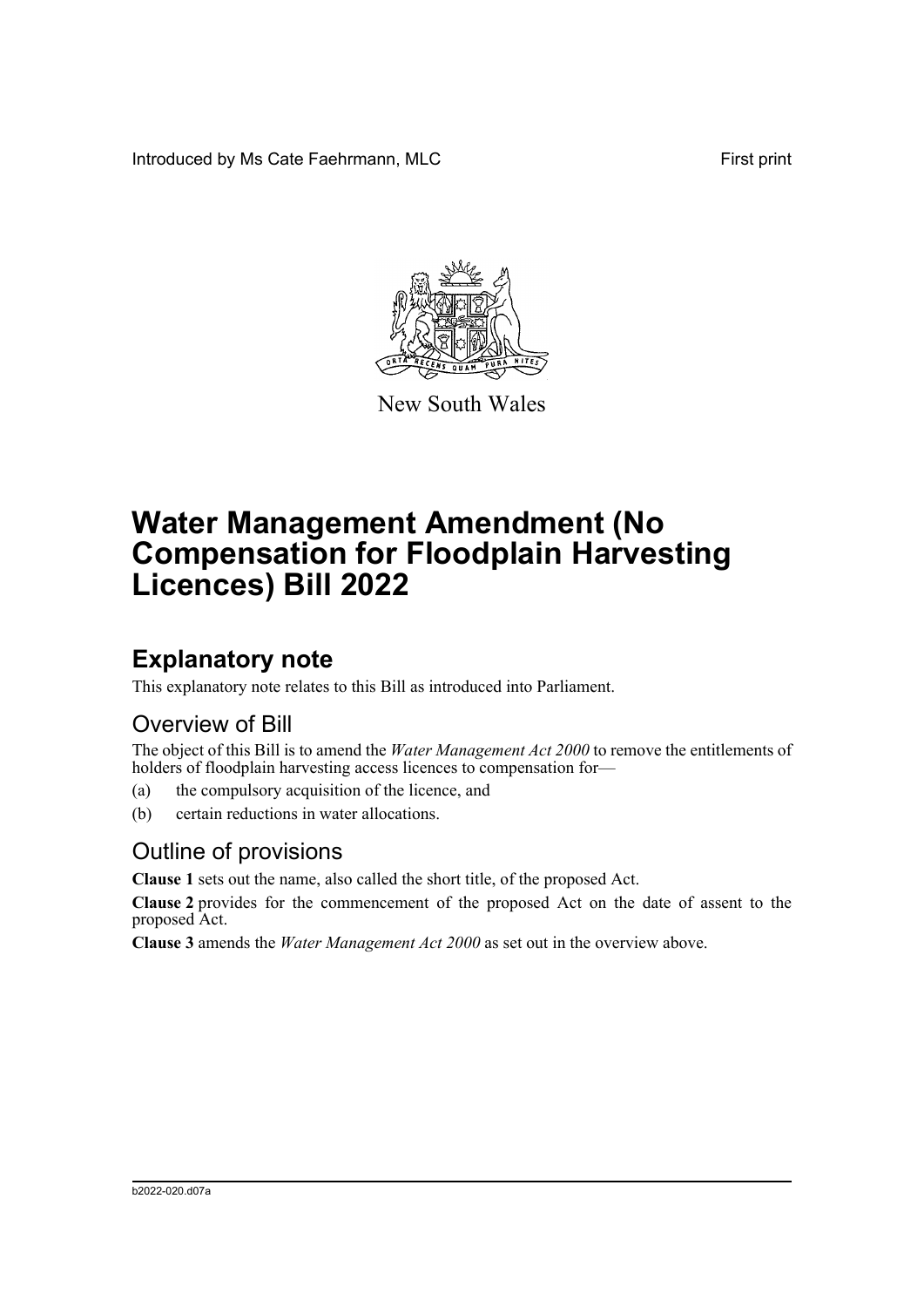Introduced by Ms Cate Faehrmann, MLC First print



New South Wales

## **Water Management Amendment (No Compensation for Floodplain Harvesting Licences) Bill 2022**

#### **Contents**

|   |                                              | Page |
|---|----------------------------------------------|------|
|   | Name of Act                                  |      |
|   | 2 Commencement                               |      |
| 3 | Amendment of Water Management Act 2000 No 92 |      |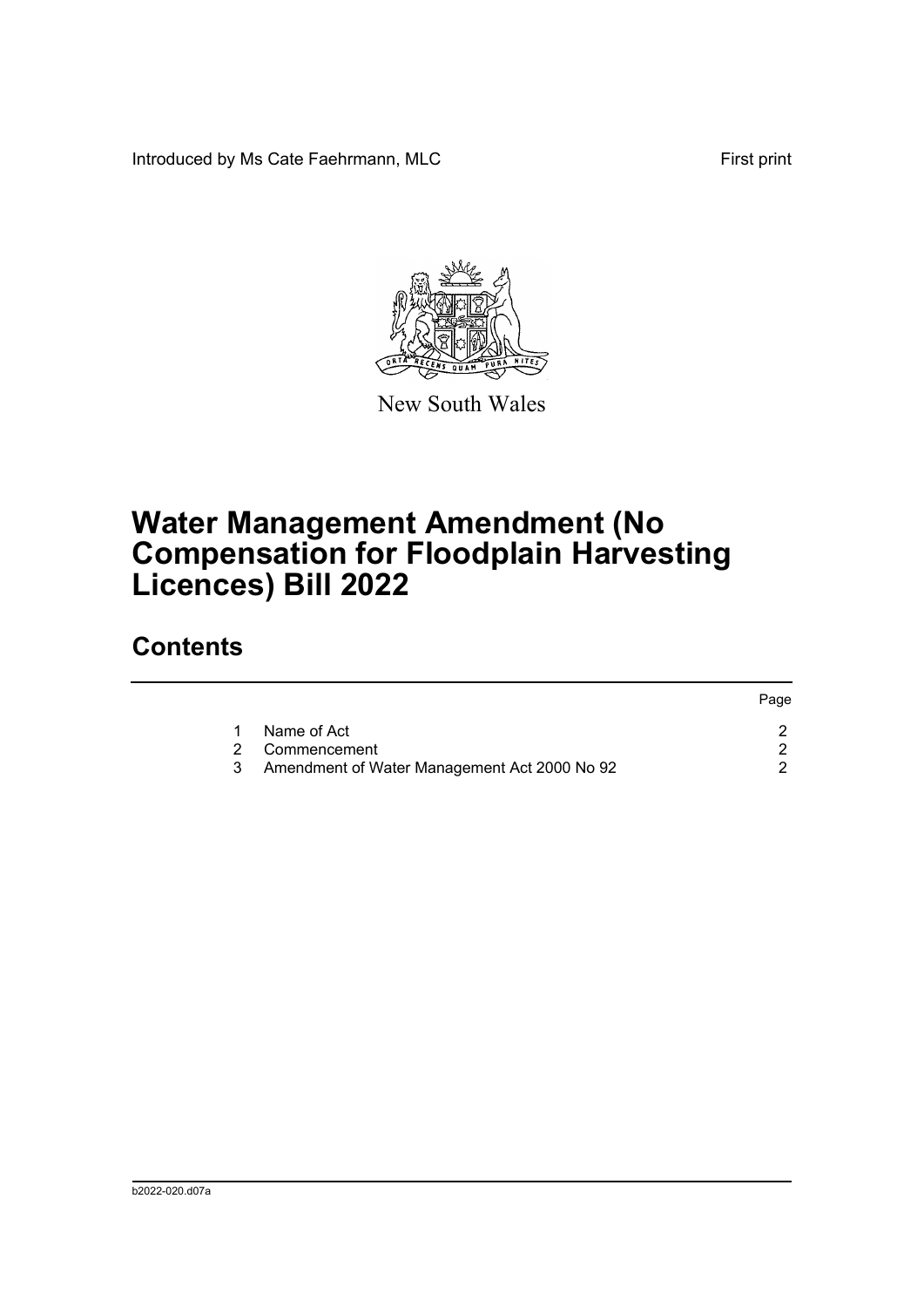

New South Wales

## **Water Management Amendment (No Compensation for Floodplain Harvesting Licences) Bill 2022**

No , 2022

#### **A Bill for**

An Act to amend the *Water Management Act 2000* to remove certain entitlements of floodplain harvesting access licence holders to compensation.